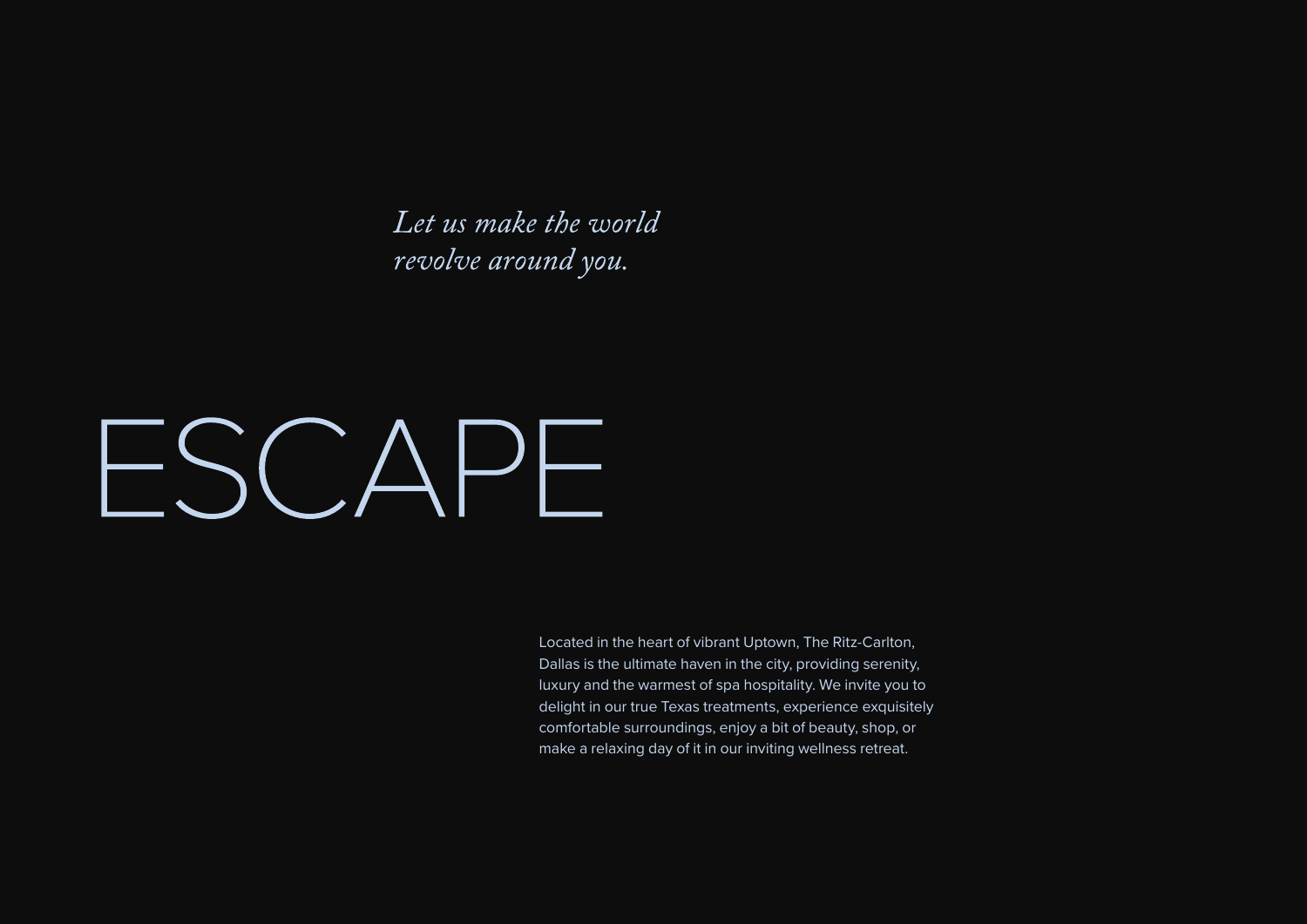# dean's margarita salt glow

#### 80 minutes

In this special Dallas treatment, fragrant and gentle exfoliating buffing salts infused with hints of the classic margarita are blended to soften the skin, while specialized oils infused with agave and plant extracts provide revitalization to the skin. Customize your massage experience by selecting from the top shelf for a deeper therapeutic massage, make it frozen by adding cold stone therapy, or have it on the rocks by adding heated stones to deeply soothe tired muscles. **includes** Full body salt scrub, full body

# texas transformation 170 MINUTES

Your transformation begins with a tranquility wrap rich in minerals and powerful essential oils designed to purify and revitalize both body and mind, while you receive an intoxicating scalp massage. Your journey to a new you continues with a massage catered to your specific needs and a paraffin treatment to moisturize hands and feet Your wellness experience concludes with a reflexology foot massage to stimulate circulation and provide an ultimate sense of well-being.

massage



While you're with us, experience treatments that take their inspiration from the Lone Star State including our legendary Texas Eight-Hand Massage, providing the ultimate in synchronized choreography while proving everything truly is bigger in Texas. We also invite you to experience Dean's Margarita Salt Glow for the ultimate soothing break which can be customized to be frozen or on the rocks for a deeper therapeutic massage.

# EXPERIENCE

**INCLUDES** Full body massage provided by four massage therapists

**includes** Marine Mud Wrap, full body massage, warm shea butter application to hands and feet, reflexology foot massage

# texas eight-hand massage

#### 80 minutes

If bigger is better in the Lone Star State, then this indulgent massage experience is a perfect fit. Luxuriate in a Texas-sized treatment during which four therapists provide the ultimate synchronized eighthand massage. This decadent massage restores balance and harmony within while soothing tired muscles and mind.

This service can also be enhanced with heated stones for an additional charge.

# calm, balance, delight 120 minutes

This journey begins with a seasonal, hemp derived edible, and soothing Crainiosacral techniques, which boost overall health and immunity. This is followed by a full body massage catered to your personal needs, and concludes with an indulgent foot massage using a CBD rich foot emollient, to allow you face the day or simply drift off in comfort. Following your treatment, enjoy a crafted CBD infused beverage and seasonal gumdrop which will leave you feeling composed and tranquil

**includes** Full body massage, craniosacral techniques, CBD application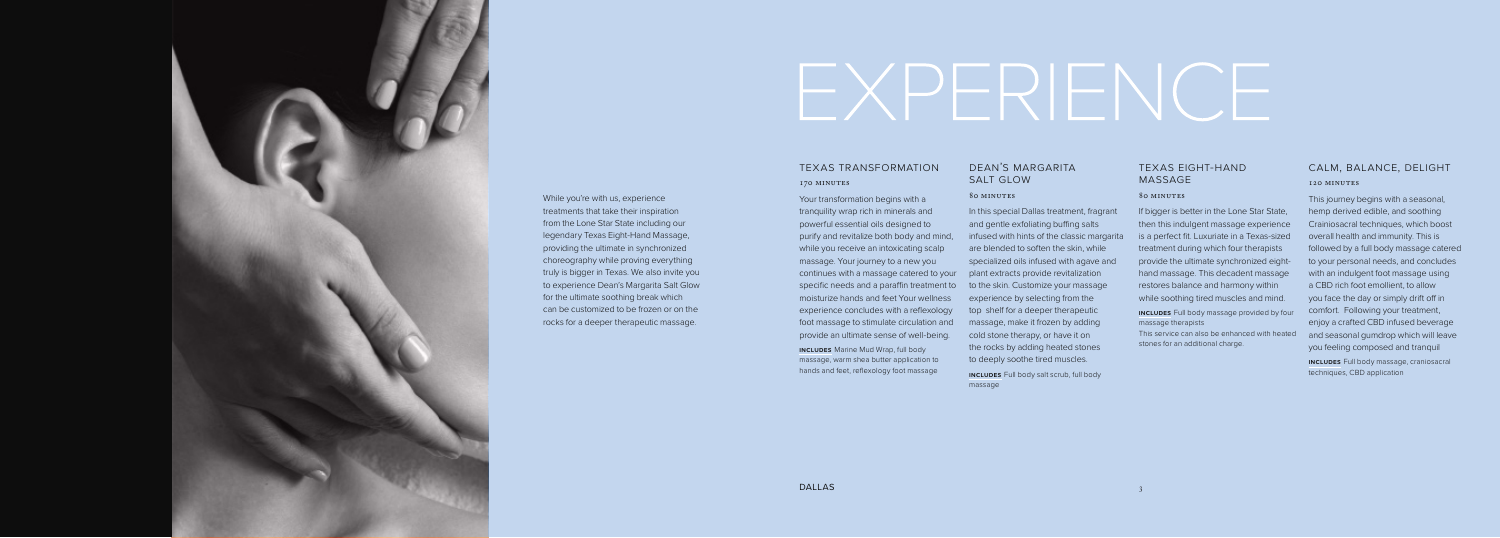# bamboo wellness massage

80 minutes

Experience a new level of comfort and wellness through this innovative treatment designed to soothe and invigorate even the most active of muscles. The application of warmed bamboo along the body's muscles in long, deep flowing strokes promotes circulation, profound relaxation and a sense of renewal.

# hot stone massage 80 minutes

A therapeutic and rejuvenating massage using warm stones and moderate to deep pressure to intensely soothe tired, aching muscles and aid relaxation.

### deep muscle massage

80 minutes **or** 50 minutes Recharge your body with this powerful massage designed to alleviate deepseated tension and muscular stress. Using deep movements and stretching techniques on specific areas of concern, helping to relieve common discomforts and sports-related tension.

100 minutes **or** 80 minutes **OR** 50 MINUTES

# stress relief massage

80 minutes **or** 50 minutes

# HYDROTHERAPY 20 MINUTES

Revive tired and fatigued muscles with this traditional massage using moderate to firm pressure, to leave a feeling of revitalization and relaxation.

# MASSAGE

# relaxation massage

#### 80 minutes **or** 50 minutes

Unwind and de-stress with this aromatic bespoke treatment. This soothing aromatherapy massage uses light to moderate pressure and a blend of essential oils to melt away tension.

# naturally nurtured massage

#### 80 minutes **or** 50 minutes

Nurture and nourish body and skin when you need it most with this gentle, restorative and entirely tailored massage. Ideal for expectant mothers after the first trimester.



# COUPLE'S massage

Share any of our wonderful massage experiences side by side with a loved one or a friend in the couple's massage room for two. Choose from Deep Muscle, Stress Relief, Relaxation, Naturally Nurtured or Reflexology Massages.

Enhance any treatment with an intimate luxurious bathing experience in our private hydrotherapy tub. Warming mineral baths integrate key elements of spa wellness and open the way to a deeper experience, relaxing and detoxifying the body and mind. Available for both individuals and couples.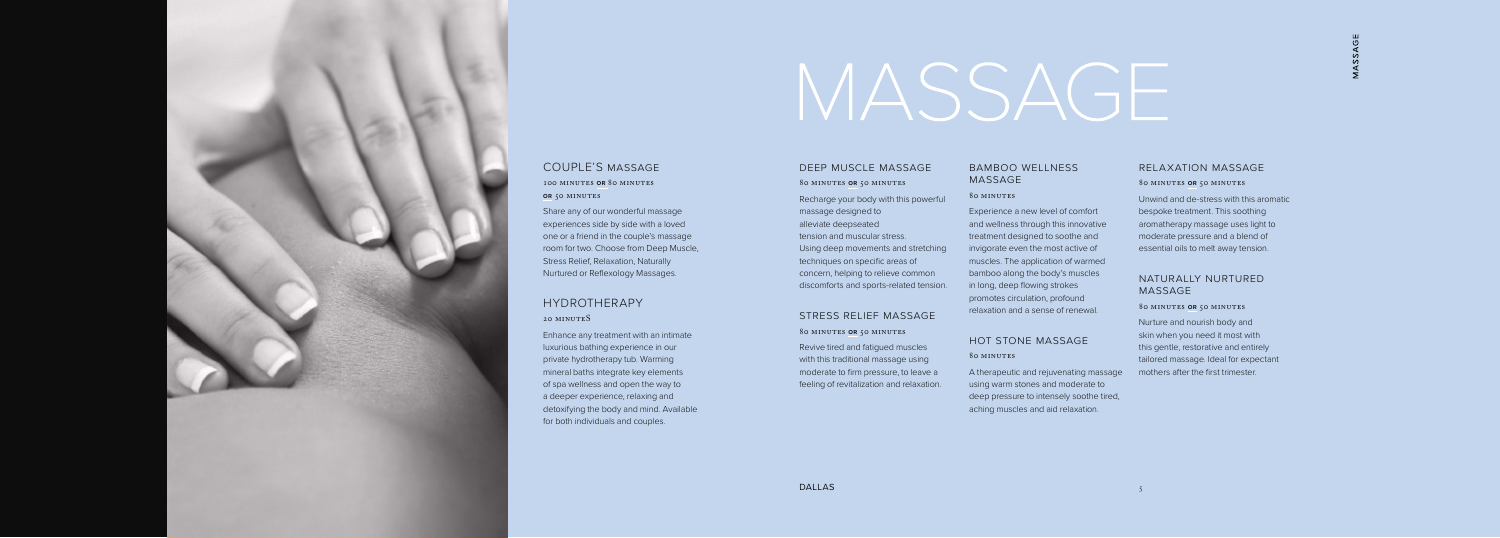# lift and firm treatment

80 minutes **or** 50 minutes

Purify, boost circulation, and target uneven skin tone in this deeply smoothing and contouring body treatment.

**50 mintues includes** Detoxifying salt scrub and massage to hip and thigh areas, specialized abdominal massage **80 mintues** is extended to a full body

Restore serenity to body, mind and skin with this richly indulgent and deeply

treatment

# body balancer

#### 50 minutes

reviving back, neck and scalp treatment.

**includes** Back exfoliation, back massage, application of facial oil, scalp massage

# ultimate detoxifying treatement

#### 110 minutes

Reveal profoundly smooth, toned and firmed skin with this highly effective and deeply detoxifying specialized treatment.

**includes** Full body detoxifying salt scrub with iced and warm mitts, detoxifying body wrap, scalp massage, lymphatic drainage, deep stimulating massage specialized abdominal massage

# nourished glow

#### 50 minutes

Reveal your smoothest, softest skin ever with this body exfoliation, finishing with a deeply nourishing oil application and personalized back massage.

**includes** Full body salt and oil exfoliation, back massage, oil application

# reflexology

#### 50 minutes

This treatment focuses on pressure points of your feet to balance the energy meridians in your body. A blissful treatment to help alleviate aches while relaxing and restoring the body and mind.

**includes** Foot and leg exfoliation, reflexology foot massage

# texas natural tan

#### 50 minutes **or** 25 minutes

Enjoy a natural sunless, sun-kissed glow. Body exfoliation is recommended to enhance your treatment experience. Please speak to the Spa Reservations team who will advise on pre- and post-tanning guidelines.

**includes** Air Brushed Tan by St. Tropez 50 minute additional includes exfoliation



# drift to sleep

#### 120 minutes

This journey is designed to help you let go, promote sleep and transition to a deep state of relaxation. Experience soothing scents and specialized massage techniques designed to guide you into an alpha state of sleep. As you journey on to peacefulness, your sleep therapists will then allow you to enjoy a 30-minute power nap to awaken refreshed and renewed.

**includes** Aroma bath, full body sleep massage

# BODY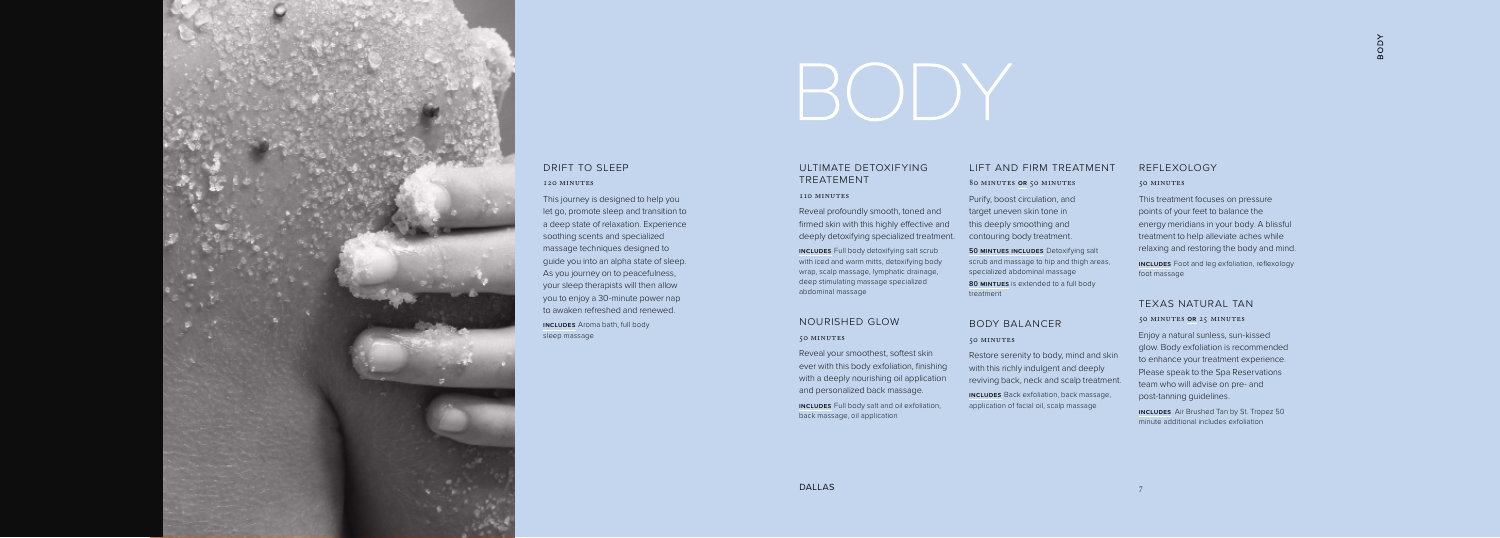#### 80 minutes **or** 50 minutes

A non-invasive, non-surgical anti-aging procedure that delivers instant results by using LED light therapy along with the benefits of the HydraFacial MD technology.

**50 MINUTES INCLUDES** Cleanse, gentle hydra-exfoliation, Vortex extraction, hydrating Hyaluronic Acid infusion, LED therapy **80 minutes additionally includes** Lymph

performed with dr. dennis gross PRODUCTS

drainage massage and décolletage area

# alpha beta facial peel

#### 50 minutes

Alpha hydroxy acids deeply exfoliate, providing an immediate boost of collagen, elastin and hydration revealing visible results in skin clarity and discoloration.

**includes** Steam, Alpha Beta peel, extractions, mask

DALLAS 9

FACIAL



#### **red carpet facials**

# diamond facial 80 minutes

This facial uses sophisticated ingredients for long- lasting hydration and regenerative finish. Diamond reinforces the skin's natural defense system, improving elasticity and luminosity while simultaneously soothing and calming the skin. performed with natura bisse products

# inhibit facial

#### 80 minutes

performed with natura bisse **PRODUCTS** 

# THE HYDRAFACIAL MD<sup>®</sup>

Thanks to its powerful revitalizing action and effective filling effect, this professional lifting not only diminishes expression lines and corrects signs of aging, but also achieves extraordinarily firm and hydrated skin. An ideal alternative or complement to invasive beauty treatments. performed with natura bisse products

# custom facial

80 minutes **or** 50 minutes

Purify, hydrate, brighten and smooth your complexion with this radiance-restoring facial that is tailored to your individual needs.

**includes** Deep brush cleanse, skin analysis, facial exfoliation, massage and mask, scalp massage performed with espa products

# age-defying facial

80 minutes **or** 50 minutes

Instantly combat the most visible signs of skin aging - smoothing fine lines and reviving youthful radiance to your complexion.

**includes** Deep brush cleanse, skin analysis, facial exfoliation, massage and mask, scalp massage performed with espa products

### vitamin c facial

#### 80 minutes **or** 50 minutes

An antioxidant treatment that restores vitality to sun damaged skin. Minimizing the signs of premature aging with 100% pure Vitamin C that stimulates collagen and renews skin firmness.

**includes** Cleanse, exfoliation, Vitamin C masque, moisturizer

# ultimate radiance & renewal facial

#### 80 minutes

Restore skin's vitality and reveal a bright, smooth and radiantly youthful-looking complexion. The must-have treatment for immediate results prior to a special event.

**includes** Brush cleanse, skin radiance mask, age-defying crystal massage, lifting mask, scalp massage

performed with espa products

# oxygen facial

#### 80 minutes **or** 50 minutes

Rejuvenate and noticeably improve tone skin tone with this unique treatment, which infuses powerful hyaluronic acid and oxygen into the skin to naturally firm, smooth lines and contour the face.

**includes** Cleanse, exfoliation, infusion of hyaluronic acid serums

performed with espa & intraceuticals products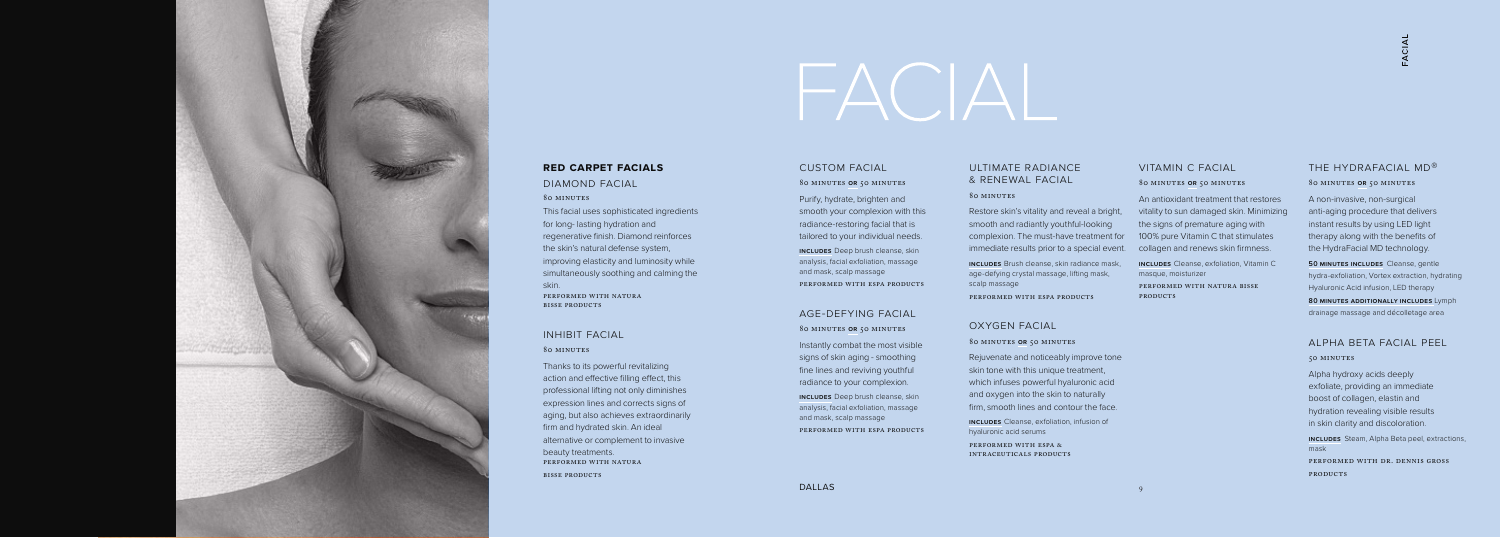# muscle recovery massage

#### 80 minutes **or** 50 minutes

Recharge your body with this powerful massage designed to alleviate deepseated tension and muscular stress. Using deep movements and stretching techniques on specific areas of concern, helping to relieve common discomforts and sports-related tension.

### stress relief massage

#### 80 minutes **or** 50 minutes

Revive tired and fatigued muscles with this traditional massage using moderate to firm pressure to leave a feeling of revitalization and relaxation.

## the men's massage 80 minutes

The ultimate male escape. Unwind in style with this rebalancing and intensely relaxing treatment that includes a full body massage using heated stones, facial massage and a soothing scalp massage.

# relaxation massage

80 minutes **or** 50 minutes

The ultimate male escape. Unwind in style with this rebalancing and intensely relaxing treatment that includes a full body massage using heated stones, facial massage and a soothing scalp massage.

## power hour

#### 50 minutes

Intensely invigorating, this clarifying and smoothing treatment powerfully reawakens the senses, leaving you ready for anything.

**includes** Full body salt & oil exfoliation, back massage, oil application

# the men's facial

#### 50 minutes

Deeply cleanse, hydrate and smooth skin, leaving your complexion instantly energized.

**includes** Double cleanse, facial exfoliation, steam and extraction, facial massage, mask, scalp massage

performed with espa products

# gentlemen's cut & style 45 minutes

Get "Uptown" ready with a professional Cut & Style by one of our experienced Hair Stylists



# the pedicure

50 minutes Maintain amazing results and keep nails in good condition with this conditioning treatment. **includes** Soak, nail file and shape, exfoliation, cuticle work, application of

body cream, buff

the manicure 25 MINUTES Essential maintenance for hands. **includes** Soak, cut and file, cuticle work, application of hand cream, buff

# MEN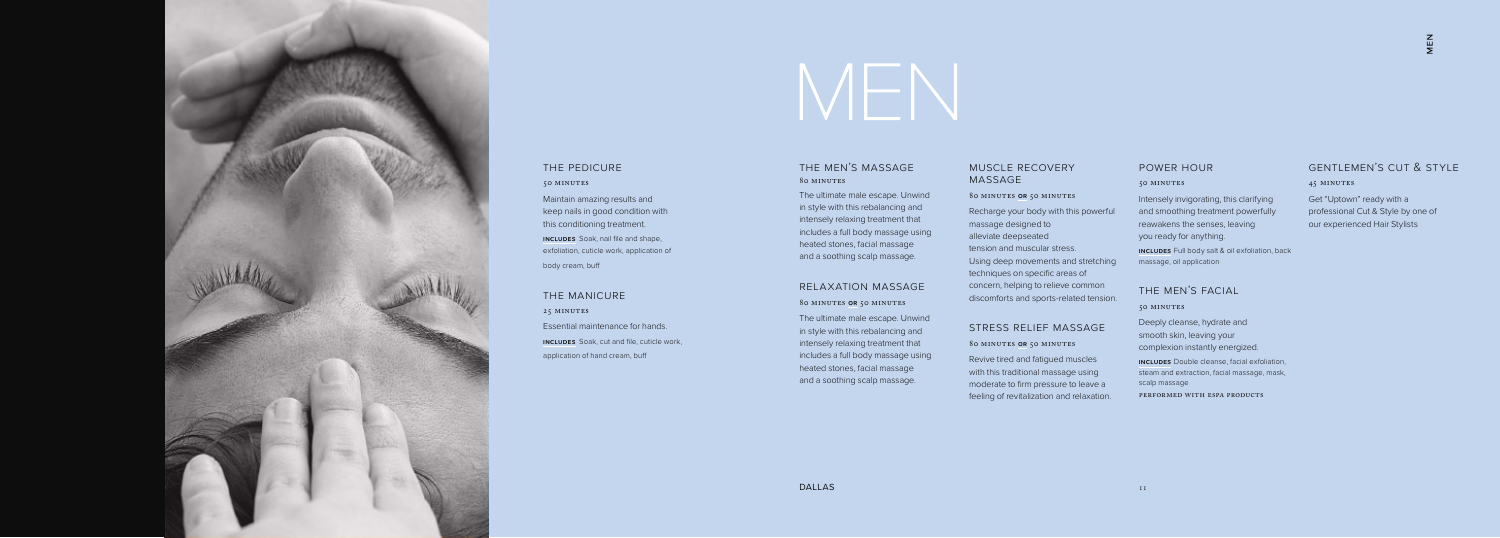# gel manicure or **PEDICURE**

#### 70 minutes

BEAUTY

A revolutionary polish is applied and set under UV lighting. Your nails are completely dry by the time your manicure is over, and you will have an incredibly durable, chip-free, superior shine finish for two weeks.

### citrus manicure or **PEDICURE**

**includes** Soak, cut and file, exfoliation, cuticle work, massage, shellac application

#### 50 minutes

Drench your skin with an intensely Hydrating, firming C + C ritual. This treatment begins with a mandarin exfoliation, followed by citrus souffle mask, and finishes with a cream application.

**includes** Soak, nail file and shape, exfoliation, cuticle work, massage, personlized mask, warm shea butter, polish or buff

**includes** Soak, cut and file, exfoliation, cuticle work, massage, shellac application

# ultimate manicure 50 minutes

This indulgent treatment provides long-lasting results as deeply nourishing products repair, replenish and condition your nails.

**includes** Soak, cut and file, cuticle work, application of hand cream, polish or buff

**includes** Soak, cut and file, exfoliation, cuticle work, massage, personalized mask, warm shea butter, polish or buff

# ultimate pedicure 50 minutes

An intensive treatment using deeply nourishing products to repair, replenish and condition your nails depending on your individual needs.

# hot stone pedicure

### 80 minutes

A warm, luxurious foot bath with crushed salts to soak. Warm stones glide against your skin and your feet will be dipped in paraffin to soften and restore. Treat the feet to agave nectar body oil to soothe muscles and promote circulation.

**includes** Soak, cut and file, exfoliation, cuticle work, hot stone massage, polish application

## manicure

#### 25 MINUTES

Essential maintenance for hands.

# pedicure

#### 45 minutes

Maintain amazing results and keep nails in good condition with this conditioning treatment.

**includes** Soak, nail file and shape, exfoliation, cuticle work, application of body cream, polish or buff



#### hair services

Our talented team of stylists will style your beautiful look for the day or any special occasion. Full salon services are available.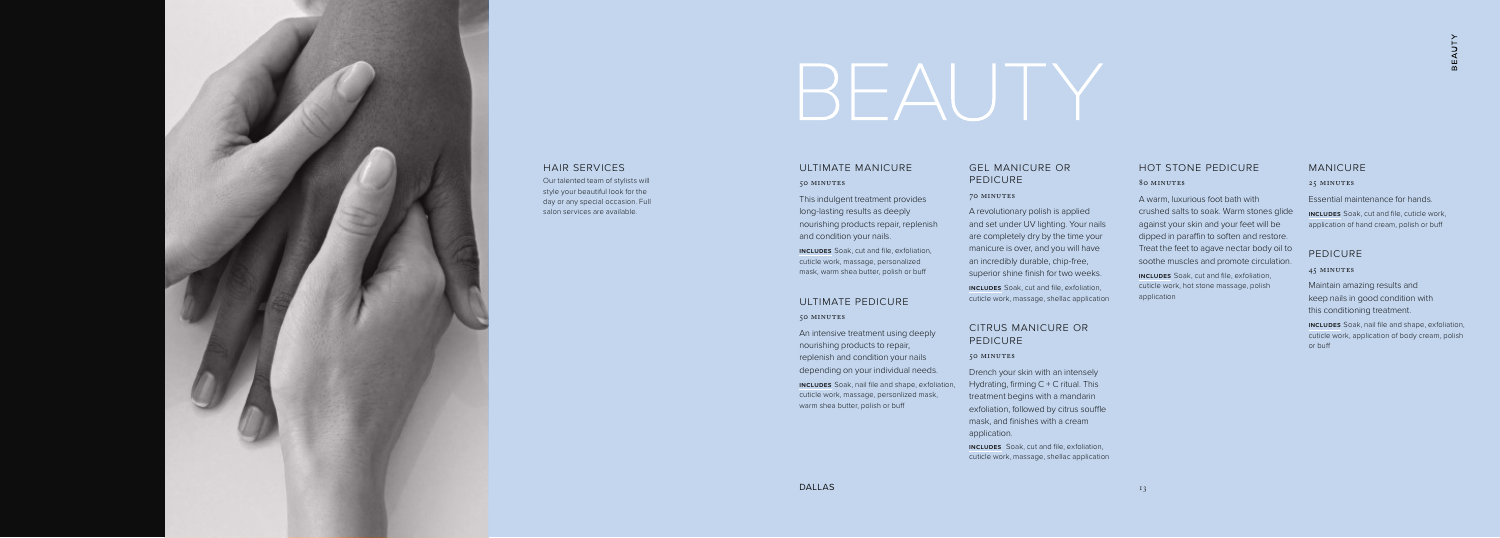### MICRO-CURRENT

Improve muscle tone with the addition of this gentle electrical micro-current to any facial.

### HAND, FOOT OR BACK REVIVER

Reveal smoother skin with this exfoliating and nourishing treatment that will leave hands, feet or back smooth, soft and bright.

#### CBD OIL ENHANCEMENT

Take relaxation to the next level by experiencing the many benefits of CBD Oil

Uses the strengthening properties of Moroccanoil with a deeply relaxing scalp massage to reduce tension, condition the scalp and leave you with beautifully healthy hair.



Upgrade your treatments by choosing one or more of our carefully created service enhancements.

Enhancements are available as incorporated additions to facial, body and massage services without adding additional time to the treatment. All Enhancements must be booked and received with a treatment.

# ENHANCEMENTS

#### HOT STONE MELTER

Boost any massage with smooth basalt stones that radiate heat deep inside the muscles to relieve tension and stress.

#### OPULENT HAIR AND SCALP TREATMENT

#### SMOOTH & FIRM BODY BUTTER

Combine the sublime benefits of a lifting and smoothing body butter with your body massage oil for rich melting hydration to refine skin texture, soften and restore suppleness.

#### GOLD OR DIAMOND COLLAGEN MASK

Repairs and rejuvenates aged and fatigued skin while decreasing the appearance of fine lines and wrinkles. Increases hydration and protects the skin from moisture loss, promoting skin healing. Select target area Eye, Neck, Face, Décolleté.

#### PERCUSSIVE THERAPY

Enhance your massage with a deeper muscle treatment using Percussive Therapy. The scientifically-calibrated device will target key trigger points to help decrease tension or soreness, increase flexibility and improve range of motion, while putting the body into a state of relaxation. Also available as a full body treatment.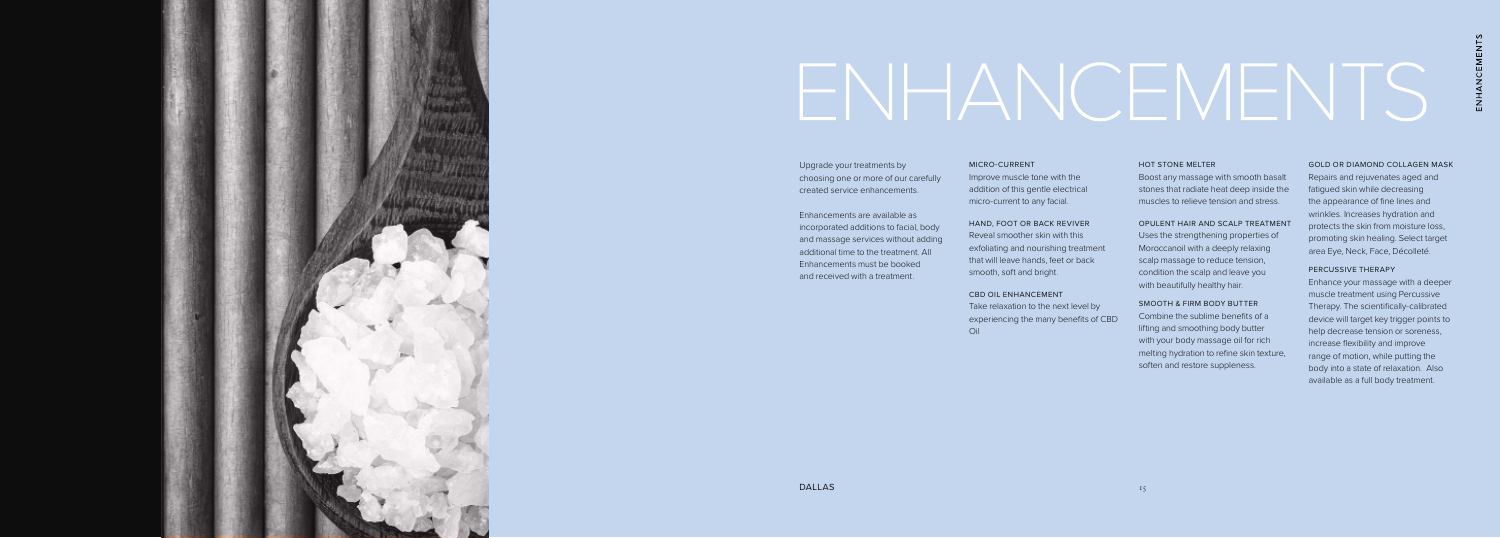# PRICING

#### **EXPERIENCE**

**the pedicure** 50m **/** starting at \$85

**the manicure** 25m **/** starting at \$40

**the men's massage** 80m **/** starting at \$270

**relaxation massage** 80m **/** starting at \$235

50m **/** starting at \$180

### **HAIR**

**texas transformation** 170M STARTING AT \$550

> **muscle recovery massage** 80m **/** starting at \$235 50m **/** starting at \$180

**stress relief massage** 80m **/** starting at \$235 50m **/** starting at \$180

**power hour** 50m **/** starting at \$180

**the men's facial** 50m **/** starting at \$180

## **BEAUTY**

**nourishing mask** starting at \$35

**dean's margarita salt glow** 80m **/** starting at \$275 **ladies' cut & style** starting at \$85

**blow out** starting at \$65

**texas eight-hand massage** 80m **/** starting at \$990

> **beard, fringe or eyebrow** starting at \$25

**calm, balance, delight** 120m **/** starting at \$415

#### **BODY**

**drift to sleep** 120m **/** starting at \$305

**ultimate detox** 110m **/** starting at \$350

**gel manicure or pedicure** 70m manicure **/** starting AT \$75 70m pedicure **/** starting AT \$95

**nourished glow** 50m **/** starting at \$195

**lift & firm treatment** 80m **/** starting at \$235 50m **/** starting at \$185

**body balancer** 50m **/** starting at \$195

**reflexology** 50m **/** starting at \$185

**texas natural tan** 50m **/** starting at \$170 25m **/** starting at \$90

**shampoo** starting at \$25

**gentleman's cut & style** starting at \$50

**micro-current** STARTING AT \$35

> **child's cut & style** (age 12 and younger) starting at \$40

**smooth & firm body butter** starting at \$30

> **color** starting at \$100

**gold or diamond collagen mask** starting at \$30 to \$60

> **touch-up color** starting at \$80

**CBD OIL** starting at \$50

> **highlight/lowlight** starting at \$140

**ultimate manicure** 50m **/** starting at \$65

**ultimate pedicure** 50m **/** starting at \$85

**manicure** 25m **/** starting at \$40

**inhibit facial** 80M / starting at \$360

# **MEN**

**hot stone pedicure** 80m **/** starting at \$135

**eyebrow shaping** starting at \$50

**face** STARTING AT \$105

**pedicure** 45m **/** starting at \$60

**chin** starting at \$30

**citrus manicure**

**underarms** starting at \$55

**half arms** STARTING AT \$50

**full arms** starting at \$65

50m **/** starting at \$80 **citrus pedicure** 50m **/** starting at \$105 **half legs** starting at \$60

massage

**bikini** STARTING AT \$70

**couple's massage** 80m **/** starting at \$470 50m **/** starting at \$360

> **extreme bikini** STARTING AT \$105

**hydrotherapy** 20m **/** starting at \$170

**deep muscle massage** 80m **/** starting at \$235 50m **/** starting at \$180

**stress relief massage** 80m **/** starting at \$235 50m **/** starting at \$180

**bamboo massage** 80m **/** starting at \$265

**hot stone massage** 80m **/** starting at \$250

**relaxation massage** 80m **/** starting at \$235 50m **/** starting at \$180

**naturally nurtured massage** 80m **/** starting at \$245 50m **/** starting at \$190

## special events

**special event styling** starting at \$90

**bridal hair design** (inclusive or trial) starting at \$250

enhancements

**hand, foot or back reviver**

starting at \$30

**hot stone melter** starting at \$30

**opulent hair & scalp treatment** starting at \$30

**percussive therapy** starting at \$40

facial

**the h ydrafacial m d ®** 80m **/** starting at \$350 50m **/** starting at \$225

**alpha beta peel** 50m **/** starting at \$185

**custom facial** 80m **/** starting at \$235 50m **/** starting at \$180

**age-defying facial** 80m **/** starting at \$255 50m **/** starting at \$185

**ultimate radiance & renewal facial** 80 m **/** starting at \$290

**oxygen facial**  80m **/** starting at \$380 50m **/** starting at \$235

**diamond facial** 80 m **/** starting at \$350

**vitamin c facial** 80m **/** starting at \$260 50m **/** starting at \$180

## waxing

**lip** starting at \$25

**full legs** starting at \$90

**back or chest** full / starting at \$90 partial / starting at \$65